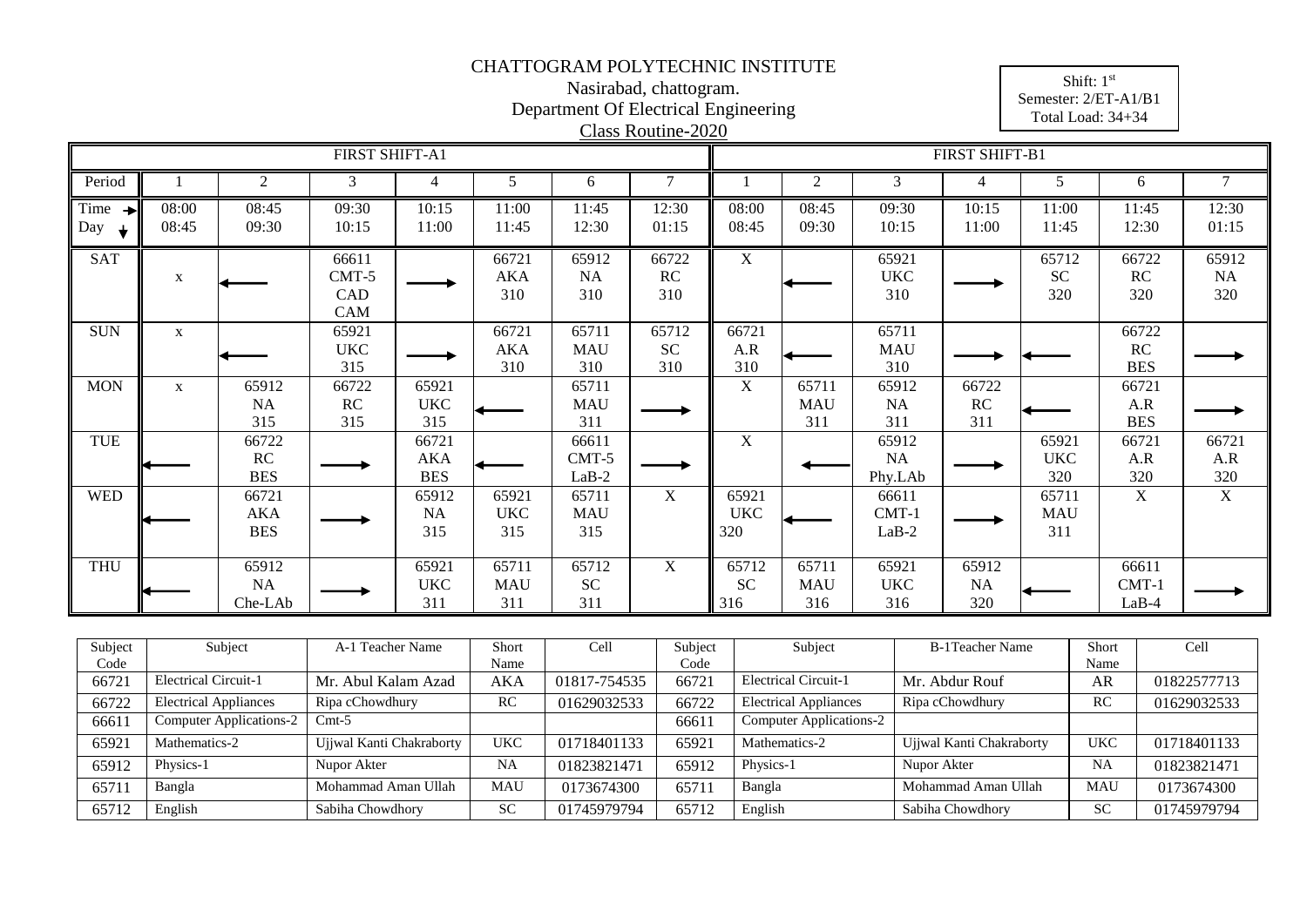#### Nasirabad, chattogram. Department Of Electrical Engineering

Shift: 2nd Semester: 2/ET-A2/B2 Total Load: 29+29

|                    | Class Routine-2020<br><b>SECOND SHIFT-A2</b><br><b>SECOND SHIFT-B2</b> |            |            |                |            |            |              |             |            |            |            |            |             |             |
|--------------------|------------------------------------------------------------------------|------------|------------|----------------|------------|------------|--------------|-------------|------------|------------|------------|------------|-------------|-------------|
|                    |                                                                        |            |            |                |            |            |              |             |            |            |            |            |             |             |
| Period             |                                                                        | 2          | 3          | $\overline{4}$ | 5          | 6          | $\tau$       |             | 2          | 3          | 4          | 5          | 6           | $\tau$      |
| Time $\rightarrow$ | 01:30                                                                  | 02:15      | $03:00-$   | 03:45          | 04:30      | 05:15      | 06:00        | 01:30       | 02:15      | $03:00-$   | $03:45-$   | 04:30      | 05:15       | 06:00       |
| Day $\star$        | 02:15                                                                  | 03:00      | 03:45      | 04:30          | 05:15      | 06:00      | 06:45        | 02:15       | 03:00      | 03:45      | 04:30      | 05:15      | 06:00       | 06:45       |
| <b>SAT</b>         | 65921                                                                  | 66722      | 65712      | 66721          |            | 65711      |              | $\mathbf X$ | 65712      | 65711      | 66721      |            | 66611       |             |
|                    | <b>UKC</b>                                                             | RC         | <b>SC</b>  | AKA            |            | <b>MAU</b> |              |             | <b>SC</b>  | <b>MAU</b> | <b>NAB</b> |            | $CMT-1$     |             |
|                    | 210                                                                    | 210        | 210        | <b>BES</b>     |            | 315        |              |             | 317        | 317        | 317        |            | Cad & Cam   |             |
| <b>SUN</b>         | 65712                                                                  | 65712      | 65711      |                | 66721      |            | $\mathbf X$  | 65921       | 65712      | 66722      | 66721      |            | 66611       |             |
|                    | <b>MRI</b>                                                             | <b>MRI</b> | <b>MAU</b> |                | <b>AKA</b> |            |              | <b>UKC</b>  | <b>SC</b>  | RC         | <b>NAB</b> |            | $CMT-1$     |             |
|                    | 217                                                                    | 217        | 217        |                | <b>BES</b> |            |              | 308         | 308        | 308        | 308        |            | <b>MML</b>  |             |
| <b>MON</b>         |                                                                        | 66722      |            |                | 66611      |            | $\mathbf X$  | 65712       | 65711      |            | 65921      |            | $\mathbf X$ | X           |
|                    |                                                                        | RC         |            |                | CMT-1      |            |              | <b>MRI</b>  | <b>MAU</b> |            | <b>UKC</b> |            |             |             |
|                    |                                                                        | <b>BES</b> |            |                | Cad & Cam  |            |              | 324         | 324        |            | PS-202     |            |             |             |
| <b>TUE</b>         | $\mathbf X$                                                            | 65921      | 66721      | 66722          |            | 65912      |              | 65921       | 66722      | 65712      | 65712      |            | 65711       |             |
|                    |                                                                        | <b>UKC</b> | <b>AKA</b> | RC             |            | <b>MRI</b> |              | <b>UKC</b>  | RC         | <b>MRI</b> | <b>MRI</b> |            | <b>MAU</b>  |             |
|                    |                                                                        | 311        | 311        | 311            |            | Che-LAb    |              | 210         | 210        | 306        | 306        |            | 306         |             |
| <b>WED</b>         |                                                                        | 65921      |            | 66721          | 65712      | 65711      | $\mathbf{X}$ | X           | 66721      | 65711      | 65921      |            | 65912       |             |
|                    |                                                                        | <b>UKC</b> |            | <b>AKA</b>     | <b>SC</b>  | <b>MAU</b> |              |             | <b>NAB</b> | <b>MAU</b> | <b>UKC</b> |            | <b>MRI</b>  |             |
|                    |                                                                        | 324        |            | 308            | 308        | 308        |              |             | 210        | 210        | 210        |            | Phy-LAb     |             |
| <b>THU</b>         | 65712                                                                  | 65711      | 65921      |                | 66611      |            | $\mathbf X$  |             | 66722      |            |            | 66721      |             | $\mathbf X$ |
|                    | <b>MRI</b>                                                             | <b>MAU</b> | <b>UKC</b> |                | $CMT-1$    |            |              |             | RC         |            |            | <b>NAB</b> |             |             |
|                    | 317                                                                    | 317        | 317        |                | $Lab-2$    |            |              |             | <b>BES</b> |            |            | <b>BES</b> |             |             |

| Subject | Subject                        | A-1 Teacher Name         | Short      | Cell         | Subject | Subject                        | <b>B-1Teacher Name</b>   | Short      | Cell        |
|---------|--------------------------------|--------------------------|------------|--------------|---------|--------------------------------|--------------------------|------------|-------------|
| Code    |                                |                          | Name       |              | Code    |                                |                          | Name       |             |
| 66721   | <b>Electrical Circuit-1</b>    | Mr. Abul Kalam Azad      | AKA        | 01817-754535 | 66721   | <b>Electrical Circuit-1</b>    | Mr. Nurul Akam Bhuiyan   | <b>NAB</b> | 01819821522 |
| 66722   | <b>Electrical Appliances</b>   | Ripa cChowdhury          | RC         | 01629032533  | 66722   | <b>Electrical Appliances</b>   | Ripa cChowdhury          | <b>RC</b>  | 01629032533 |
| 66611   | <b>Computer Applications-2</b> | Nazmul Kabir             | <b>NK</b>  | 01711369151  | 66611   | <b>Computer Applications-2</b> | Nazmul Kabir             | NK         | 01711369151 |
| 65921   | Mathematics-2                  | Ujjwal Kanti Chakraborty | UKC        | 01718401133  | 65921   | Mathematics-2                  | Ujjwal Kanti Chakraborty | <b>UKC</b> | 01718401133 |
| 65912   | Physics-1                      | Mr.Robiul Islam          | RI         | 01818380309  | 65912   | Physics-1                      | Mr.Robiul Islam          | RI         | 01818380309 |
| 65711   | Bangla                         | Mohammad Aman Ullah      | <b>MAU</b> | 0173674300   | 65711   | Bangla                         | Mohammad Aman Ullah      | <b>MAU</b> | 0173674300  |
| 65712   | English                        | Sabiha Chowdhory         | <b>SC</b>  | 01745979794  | 65712   | English                        | Sabiha Chowdhory         | <b>SC</b>  | 01745979794 |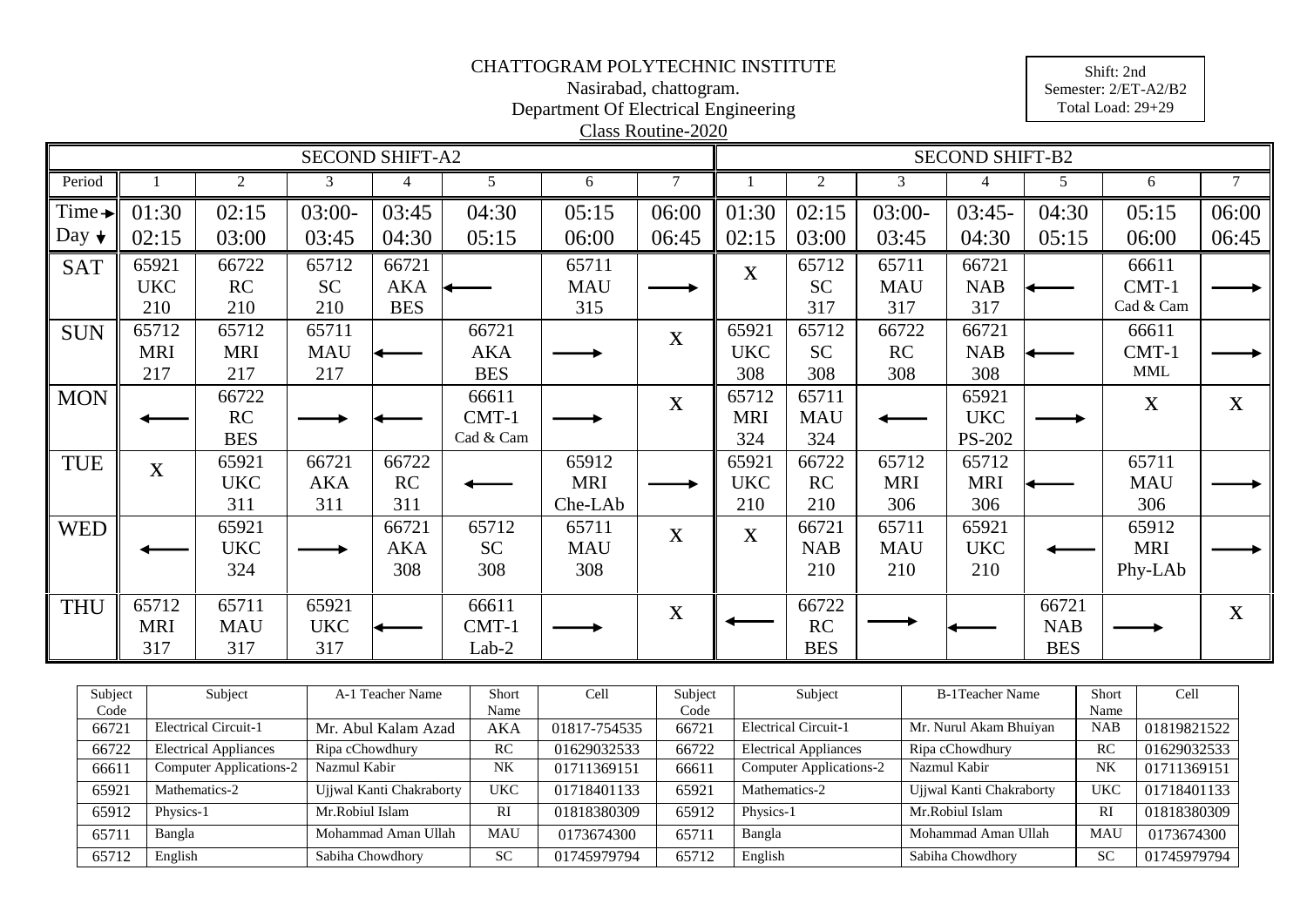

|             | Nasirabad, chattogram.<br>Department Of Electrical Engineering<br>Class Routine-2020 |                                                                                                                     |                           |                            |                            |                                   |                |                                                                       |                                  |                            | Shift: 1st<br>$4/ET-A1/B1$<br>Total Load: 29+29 |                           |                            |                |
|-------------|--------------------------------------------------------------------------------------|---------------------------------------------------------------------------------------------------------------------|---------------------------|----------------------------|----------------------------|-----------------------------------|----------------|-----------------------------------------------------------------------|----------------------------------|----------------------------|-------------------------------------------------|---------------------------|----------------------------|----------------|
|             |                                                                                      |                                                                                                                     | FIRST SHIFT-A1            |                            |                            |                                   |                |                                                                       |                                  |                            | FIRST SHIFT-B1                                  |                           |                            |                |
| Period      |                                                                                      | $\overline{2}$                                                                                                      | 3                         | $\overline{4}$             | 5                          | 6                                 | $\tau$         |                                                                       | $\overline{2}$                   | 3                          | $\overline{4}$                                  | 5                         | 6                          | $\tau$         |
| Time<br>Day | 08:00<br>08:45                                                                       | 08:45<br>09:30                                                                                                      | 09:30<br>10:15            | 10:15<br>11:00             | 11:00<br>11:45             | 11:45<br>12:30                    | 12:30<br>01:15 | 08:00<br>08:45                                                        | 08:45<br>09:30                   | 09:30<br>10:15             | 10:15<br>11:00                                  | 11:00<br>11:45            | 11:45<br>12:30             | 12:30<br>01:15 |
| SAT         | $\mathbf X$                                                                          | $\mathbf X$                                                                                                         | $\mathbf X$               | 66742<br><b>MSR</b><br>316 |                            | 66741<br>$ET-1$<br><b>BWS</b>     |                | $\mathbf X$                                                           |                                  | 66741<br>UB<br><b>BWS</b>  |                                                 | 66742<br><b>SH</b><br>316 | 66742<br><b>SH</b><br>316  | $\mathbf X$    |
| <b>SUN</b>  |                                                                                      | 66845<br><b>SNL</b><br><b>DEL</b>                                                                                   |                           | 66741<br>$ET-1$<br>315     | 66742<br><b>MSR</b><br>315 | $\mathbf X$                       | $\mathbf X$    | $\mathbf X$                                                           | $\mathbf X$                      | 66631<br>CMT-6<br>311      | 66845<br>J.U<br>311                             |                           | 67045<br><b>MOF</b><br>311 |                |
| <b>MON</b>  | $\mathbf{X}$                                                                         | $\mathbf X$                                                                                                         | 67045<br><b>OF</b><br>323 | 66741<br>$ET-1$<br>308     |                            | 66742<br><b>MSR</b><br><b>EMS</b> |                |                                                                       | 66742<br><b>SH</b><br><b>EMS</b> |                            | 66741<br><b>UB</b><br>317                       | 66631<br>CMT-6<br>311     | $\mathbf X$                | $\mathbf X$    |
| TUE         | $\mathbf X$                                                                          | 66741<br>$ET-1$<br>316                                                                                              | 67045<br><b>OF</b><br>316 | 66845<br><b>SNL</b><br>316 | 65841<br><b>ATB</b><br>306 | 66631<br>$CMT-6$<br>306           | $\mathbf{X}$   | 67045<br><b>MOF</b><br>218                                            |                                  | 66845<br>J.U<br><b>MML</b> |                                                 | 65841<br>ATB<br>306       | $\mathbf{X}$               | $\mathbf X$    |
| <b>WED</b>  |                                                                                      | 67045<br><b>OF</b><br>311                                                                                           |                           | 66631<br>$CMT-6$<br>311    | 65841<br><b>ATB</b><br>308 | $\mathbf X$                       | $\mathbf{X}$   | $\mathbf{X}$                                                          | 66741<br><b>UB</b><br>308        | 66845<br>J.U<br>308        | 67045<br><b>MOF</b><br>308                      | 65841<br>ATB<br>308       | $\mathbf X$                | $\mathbf X$    |
| <b>THU</b>  |                                                                                      | 66631<br>66742<br>66845<br>$\mathbf X$<br>$\mathbf X$<br>$CMT-6$<br><b>MSR</b><br><b>SNL</b><br>317<br>Lab-1<br>316 |                           |                            |                            |                                   |                | 66742<br>66741<br>$\mathbf X$<br><b>SH</b><br><b>UB</b><br>315<br>315 |                                  |                            |                                                 | 66631<br>CMT-6<br>Lab-2   |                            | $\mathbf X$    |
| Subject     | Subject<br>Short<br>Cell<br>A-1 Teacher Name                                         |                                                                                                                     |                           |                            |                            |                                   |                | Subject<br>Short<br>Cell<br>Subject<br><b>B-1Teacher Name</b>         |                                  |                            |                                                 |                           |                            |                |

| Subject | Subject                       | Teacher Name           | Short      | Cell        | Subject | Subject                        | B-1 Teacher Name      | Short      | Cell        |
|---------|-------------------------------|------------------------|------------|-------------|---------|--------------------------------|-----------------------|------------|-------------|
| Code    |                               |                        | Name       |             | Code    |                                |                       | Name       |             |
| 66741   | Electrical Installation       | Mr. Jahedul Islam      | Л          | 01851332095 | 66741   | <b>Electrical Installation</b> | Mrs. Uma Barua        | UB         | 01822577713 |
|         | Planning & Estimating         |                        |            |             |         | Planning & Estimating          |                       |            |             |
| 667242  | DC Machine                    | Md. Siddiqur Rahman    | MSR        | 01818814618 | 667242  | DC Machine                     | Mr. Sirajul Haque     | SH         | 01818186202 |
| 66845   | <b>Industrial Electronics</b> | Mrs. Soraya Nahid Lima | <b>SNL</b> | 01841909905 | 66845   | <b>Industrial Electronics</b>  | Jamal Uddin           | JU         | 01837479713 |
| 67045   | <b>Applied Machanics</b>      | Omor Farque            | OF         | 01625395436 | 67045   | <b>Applied Machanics</b>       | Mohammad Omor         | <b>MOF</b> | 01536255174 |
|         |                               |                        |            |             |         |                                | Farque                |            |             |
| 66631   | <b>Progrmming Essentials</b>  | CMT-6                  |            |             | 66631   | <b>Progrmming Essentials</b>   | $CMT-6$               |            |             |
| 65841   | <b>Business Organization</b>  | Mr. Abu Taher Bhuiyan  | ATB        | 01558451244 | 65841   | <b>Business Organization</b>   | Mr. Abu Taher Bhuiyan | ATB        | 01558451244 |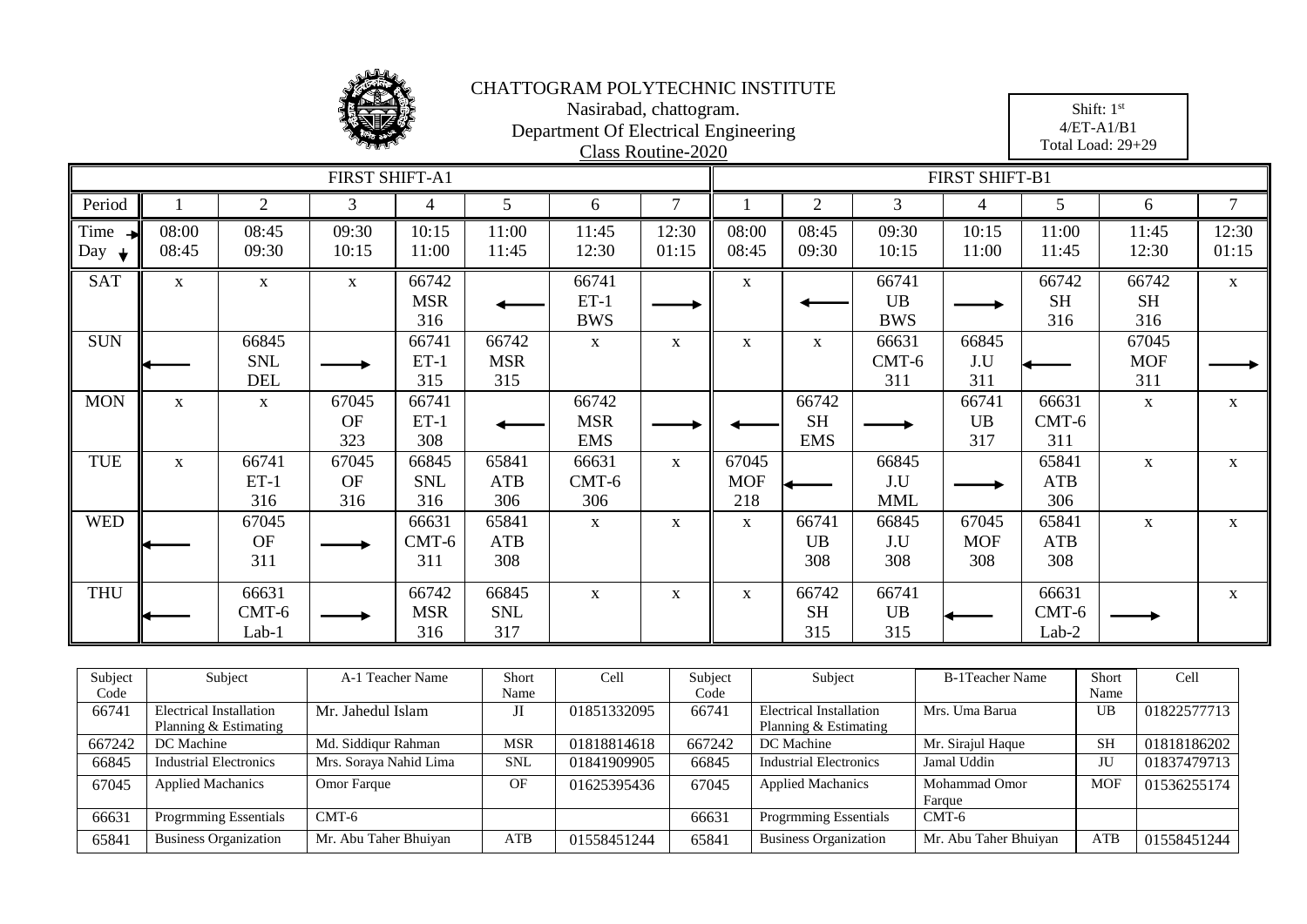Nasirabad, chattogram. Department Of Electrical Engineering

4/ET-A2/B2 Total Load: 34+34

Shift: 1 nd

|                              |                            |                                   |                                  |                            |                             |                                   | Class Routine-2020 |                           |                                  |                         |                           |                                      | $1.9$ and $1.9$ and $1.9$ |                |
|------------------------------|----------------------------|-----------------------------------|----------------------------------|----------------------------|-----------------------------|-----------------------------------|--------------------|---------------------------|----------------------------------|-------------------------|---------------------------|--------------------------------------|---------------------------|----------------|
|                              |                            |                                   | FIRST SHIFT-A2                   |                            |                             |                                   |                    |                           |                                  |                         | FIRST SHIFT-B2            |                                      |                           |                |
| Period                       |                            | 2                                 | 3                                | $\overline{4}$             | 5                           | 6                                 | $\tau$             |                           | 2                                | 3                       | 4                         | 5                                    | 6                         | 7              |
| Time<br>$\rightarrow$<br>Day | 01:30<br>02:15             | 02:15<br>03:00                    | $03:00-$<br>03:45                | $03:45-$<br>04:30          | 04:30<br>05:15              | 05:15<br>06:00                    | 06:00<br>06:45     | 01:30<br>02:15            | 02:15<br>03:00                   | $03:00-$<br>03:45       | $03:45-$<br>04:30         | 04:30<br>05:15                       | 05:15<br>06:00            | 06:00<br>06:45 |
| <b>SAT</b>                   | $\mathbf{X}$               | 66741<br>$ET-1$<br>316            | 66742<br><b>MSR</b><br>316       | 66845<br><b>SNL</b><br>316 | 65841<br>ATB<br>324         | $\mathbf{X}$                      | $\mathbf{X}$       |                           | 66845<br>J.U<br><b>MML</b>       |                         | 66741<br><b>UB</b><br>309 | 65841<br>ATB<br>324                  | $\mathbf X$               | $\mathbf{X}$   |
| <b>SUN</b>                   | $\mathbf{X}$               | 66845<br><b>SNL</b><br><b>DEL</b> | 66742<br><b>MSR</b><br>315       |                            | 66631<br>$CMT-6$<br>$Lab-5$ |                                   | X                  |                           | 67045<br>OF<br>316               |                         | 66741<br><b>UB</b><br>317 | 66742<br><b>SH</b><br>317            | 66742<br><b>SH</b><br>317 | $\mathbf{X}$   |
| <b>MON</b>                   | $\mathbf{X}$               |                                   | 6845<br><b>SNL</b><br><b>BEL</b> |                            | 65841<br>ATB<br>PS-101      | 67045<br>OF<br>PS-101             | $\mathbf X$        |                           | 66631<br>$CMT-6$<br>$Lab-5$      |                         | 66742<br><b>SH</b><br>317 | 65841<br><b>ATB</b><br><b>PS-101</b> | $\mathbf X$               | $\mathbf{X}$   |
| TUE                          | 66742<br><b>MSR</b><br>315 | 66741<br>$ET-1$<br>315            |                                  | 67045<br>OF<br>316         |                             | $\mathbf{X}$                      | X                  | 67045<br><b>OF</b><br>316 | 66845<br>J.U<br>316              | 66631<br>$CMT-6$<br>315 | 66741<br><b>UB</b><br>315 | $\mathbf{X}$                         | $\mathbf X$               | $\mathbf{X}$   |
| <b>WED</b>                   | X                          | 67045<br><b>OF</b><br>316         | 66631<br>$CMT-6$<br>316          | 66741<br>$ET-1$<br>311     |                             | 66742<br><b>MSR</b><br><b>EMS</b> |                    |                           | 66742<br><b>SH</b><br><b>EMS</b> |                         | 67045<br>OF<br>315        | 66631<br>$CMT-6$<br>315              | $\mathbf X$               | $\mathbf{X}$   |
| <b>THU</b>                   |                            | 66741<br>$ET-1$<br><b>BWS</b>     |                                  | 66631<br>$CMT-6$<br>315    | $\mathbf{X}$                | $\mathbf X$                       | $\mathbf{X}$       | $\mathbf{X}$              | $\mathbf{X}$                     | 66845<br>J.U<br>316     |                           | 66741<br>UB<br><b>BWS</b>            |                           | $\mathbf{X}$   |

| Subject | Subject                       | A-1 Teacher Name       | <b>Short Name</b> | Cell        | Subject | Subject                        | B-1Teacher Name       | Short      | Cell        |
|---------|-------------------------------|------------------------|-------------------|-------------|---------|--------------------------------|-----------------------|------------|-------------|
| Code    |                               |                        |                   |             | Code    |                                |                       | Name       |             |
| 66741   | Electrical Installation       | Mr. Jahedul Islam      | Л                 | 01851332095 | 66741   | <b>Electrical Installation</b> | Mrs. Uma Barua        | UB         | 01822577713 |
|         | Planning & Estimating         |                        |                   |             |         | Planning & Estimating          |                       |            |             |
| 667242  | DC Machine                    | Md. Siddiqur Rahman    | MSR               | 01818814618 | 667242  | DC Machine                     | Mr. Sirajul Haque     | <b>SH</b>  | 01818186202 |
| 66845   | <b>Industrial Electronics</b> | Mrs. Soraya Nahid Lima | <b>SNL</b>        | 01841909905 | 66845   | <b>Industrial Electronics</b>  | Jamal Uddin           | JU         | 01837479713 |
| 67045   | <b>Applied Machanics</b>      | Omor Farque            | OF                | 01625395436 | 67045   | <b>Applied Machanics</b>       | Mohammad Omor         | <b>MOF</b> | 01536255174 |
|         |                               |                        |                   |             |         |                                | Farque                |            |             |
| 66631   | <b>Progrmming Essentials</b>  | $CMT-6$                |                   |             | 66631   | <b>Progrmming Essentials</b>   | $CMT-6$               |            |             |
| 65841   | <b>Business Organization</b>  | Mr. Abu Taher Bhuiyan  | ATB               | 01558451244 | 65841   | <b>Business Organization</b>   | Mr. Abu Taher Bhuiyan | <b>ATB</b> | 01558451244 |
|         |                               |                        |                   |             |         |                                |                       |            |             |

#### CHATTOGRAM POLYTECHNIC INSTITUTE

Shift: 1<sup>st</sup> 6/ET-A1/B1 Total Load: 29+29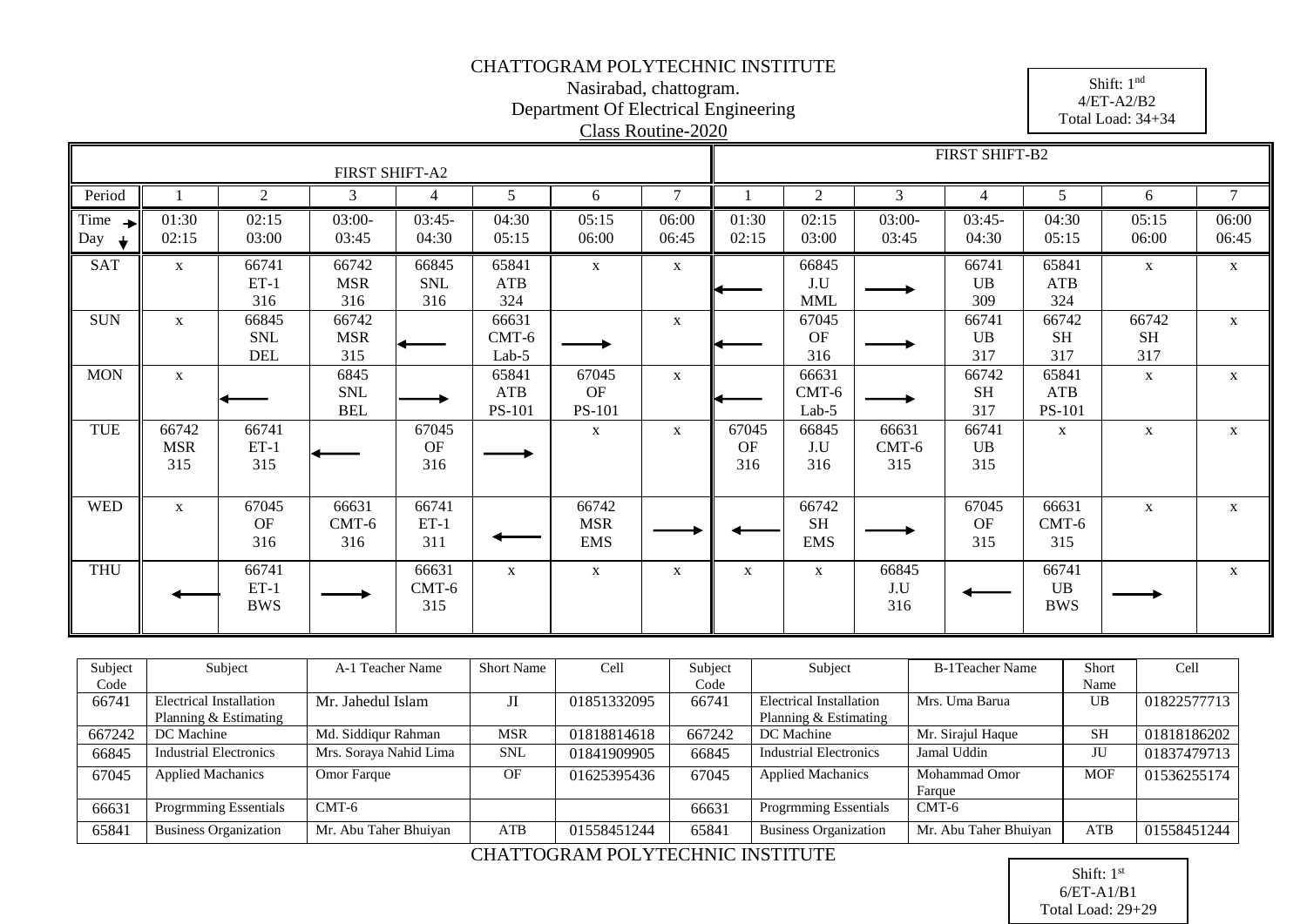#### FIRST SHIFT-A1 FIRST SHIFT-B1 Period || 1 || 2 || 3 || 4 || 5 || 6 || 7 || 1 || 2 || 3 || 4 || 5 || 6 || 7 08:00 08:45 09:30 10:15 11:00 11:45 12:30 08:00 08:45 09:30 10:15 11:00 11:45 12:30 Time  $\blacksquare$ 12:30 Day  $\downarrow$ 08:45 09:30 10:15 11:00 11:45 01:15 08:45 09:30 10:15 11:00 11:45 12:30 01:15  $SAT$  x 66761 66761 65852  $x \t x \t 66868$ 65852 66763 x JA UB ATB DS NAB ATB EMS 315 308 DEL 308 315 66761 66763  $SUN$   $x$   $66761$ 66762 66867  $x \mid x \mid 66867$ 66868 66762 x JA **TKD** AH JU DS **TKD** MU NAB 315 315 DEL 316 316 316 316 316  $MON \t x \t 66763$ 66867 66762  $x \times 66761$ 66763 66867 x UB AH **TKD** MU NAB JU BWS 315 316 316 DEL 315 TUE x 66761 66868 66867 66762 x x x 66763 66867 66868 x JA AH **TKD** JU DS DS NAB 315 315 BWS 315 315 316 316 WED  $x$  66761 66761 66868 x x x 66761 66762 x UB DS MU **TKD** JA ◆ 315 315 BEL 316 BES THU 66761 66762 65852  $x \t x \t 66761$ 66762 65852 66868 x **TKD** DS MU **TKD** UB ATB ATB BES BES 316 308 EMS 316 308

| Nasirabad, chattogram.               |
|--------------------------------------|
| Department Of Electrical Engineering |
| Class Routine-2020                   |

| Subject | Subject                     | A-1 Teacher Name     | <b>Short Name</b> | Cell         | Subject | Subject                     | <b>B-1Teacher Name</b> | Short                                                 | Cell         |
|---------|-----------------------------|----------------------|-------------------|--------------|---------|-----------------------------|------------------------|-------------------------------------------------------|--------------|
| Code    |                             |                      |                   |              | Code    |                             |                        | Name                                                  |              |
| 66761   | Ac Machines-1               | S.M Joynal Abedin    | JA                | 01817-754535 | 66761   | Ac Machines-1               | Mohi Uddin             | MU                                                    | 01814766252  |
| 66762   | Electrical & Electronic     | Tapos Kanty Dey      | TKd               | 01819313493  | 66762   | Electrical & Electronic     | Tapos Kanty Dey        | TKd                                                   | 01819313493  |
|         | Measurmen-2                 |                      |                   |              |         | Measurmen-2                 |                        |                                                       |              |
| 66763   | $T.D-1$                     | Uma Barua            | UB                | 01818159292  | 66763   | $T.D-1$                     | Mr. Nurul Alam Bhuyan  | <b>NAB</b>                                            | 01819-       |
|         |                             |                      |                   |              |         |                             |                        |                                                       | 821522       |
| 66867   | <b>Communication Engg</b>   | Arman Hosen          | AH                | 01867787057  | 66867   | <b>Communication Engg</b>   | Jamal Uddin            | J.U                                                   | 01837479713  |
|         |                             |                      |                   |              |         |                             |                        |                                                       |              |
| 66868   | Micro Controller &PLC       | Dalim Sha            | D.S               | 01838514922  | 66868   | Micro Controller &PLC       | Dalim Sha              | D.S                                                   | 01838514922  |
| 65852   | <b>Industrial Managment</b> | Priyanka Chakraborty | PC                | 01834254977  | 65852   | <b>Industrial Managment</b> | Mr. Abu Taher Bhuiyan  | $\overline{\text{Shift:}}^{\text{ATB}}$ <sub>nd</sub> | 015584\$1244 |

CHATTOGRAM POLYTECHNIC INSTITUTE

Department Of Electrical Engineering

6/ET-A2/B2 Total Load: 29+29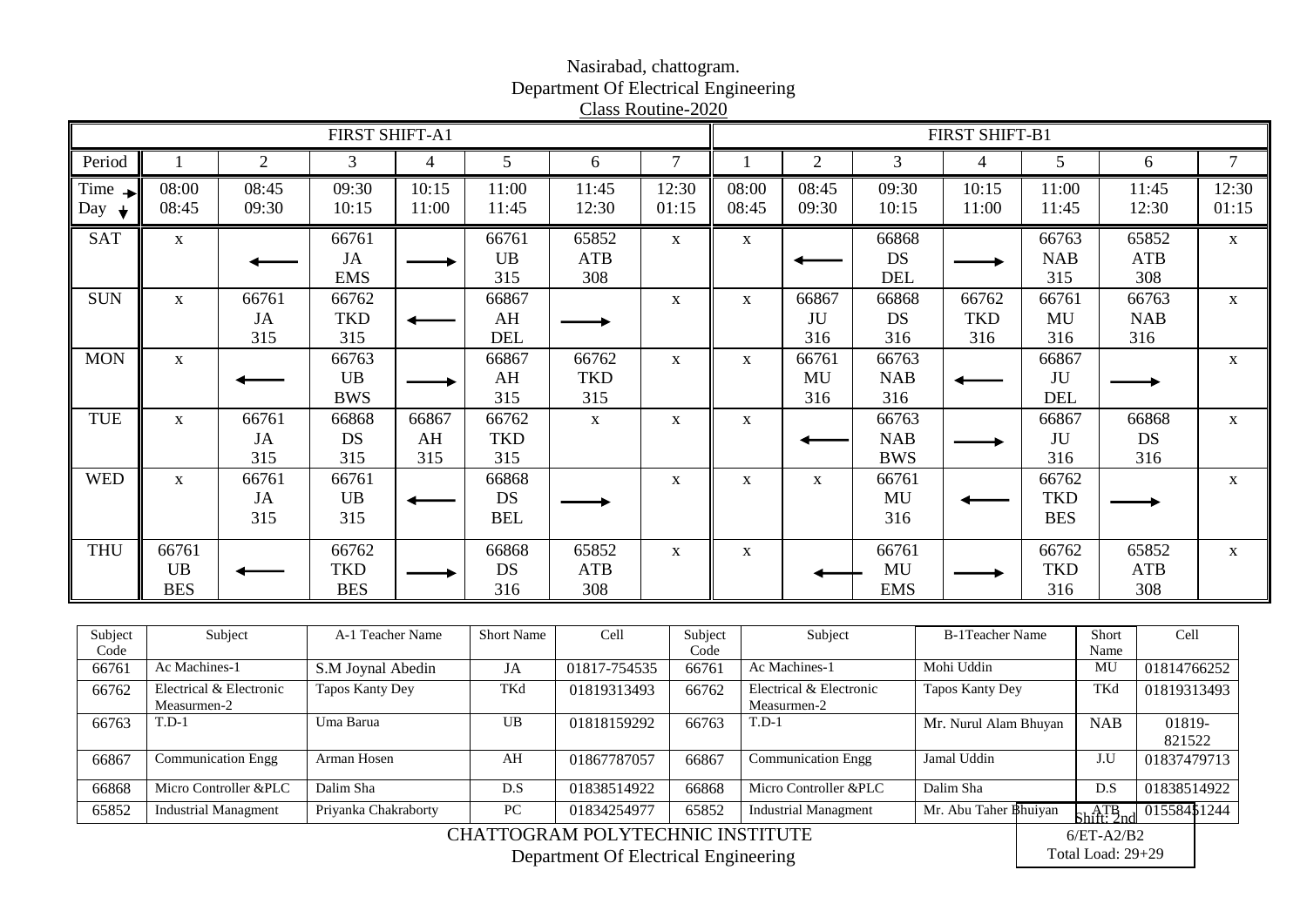|                    |                                        |                | FIRST SHIFT-A2         |                |                  |              | Ciass inouthit-2020 |             |                           |            |            | FIRST SHIFT-B2         |                |                            |              |                 |
|--------------------|----------------------------------------|----------------|------------------------|----------------|------------------|--------------|---------------------|-------------|---------------------------|------------|------------|------------------------|----------------|----------------------------|--------------|-----------------|
|                    |                                        |                |                        |                |                  |              |                     |             |                           |            |            |                        |                |                            |              |                 |
| Period             |                                        | $\overline{2}$ | 3                      | $\overline{4}$ | 5                | 6            | $\overline{7}$      |             | 2                         | 3          |            | 4                      | 5 <sup>5</sup> |                            | 6            | $7\overline{ }$ |
| Time $\rightarrow$ | 01:30                                  | 02:15          | $03:00-$               | 03:45          | 04:30            | 05:15        | 06:00               | 01:30       | 02:15                     | $03:00-$   |            | $03:45-$               | 04:30          |                            | 05:15        | 06:00           |
| Day<br>$\mathbf +$ | 02:15                                  | 03:00          | 03:45                  | 04:30          | 05:15            | 06:00        | 06:45               | 02:15       | 03:00                     | 03:45      |            | 04:30                  | 05:15          |                            | 06:00        | 06:45           |
| <b>SAT</b>         |                                        | 66761          |                        | 66762          | 65852            | 66763        | $\mathbf X$         |             | 66763                     |            |            | 66761                  | $\mathbf X$    |                            | $\mathbf X$  | $\mathbf X$     |
|                    |                                        | JA             |                        | <b>TKD</b>     | PC               | UB           |                     |             | <b>NAB</b>                |            |            | MU                     |                |                            |              |                 |
|                    |                                        | <b>EMS</b>     |                        | 315            | 308              | 316          |                     |             | <b>BWS</b>                |            |            | 316                    |                |                            |              |                 |
| <b>SUN</b>         |                                        | 66762          |                        | 66761          | 66867            | $\mathbf X$  | $\mathbf X$         |             | 66761                     |            |            | 66762                  | 66763          |                            | $\mathbf X$  | $\mathbf X$     |
|                    |                                        | <b>TKD</b>     |                        | JA             | AH               |              |                     |             | MU                        |            |            | <b>TKD</b>             | <b>NAB</b>     |                            |              |                 |
|                    |                                        | <b>BES</b>     |                        | 315            | 315              |              |                     |             | <b>EMS</b>                |            |            | 316                    |                | 316                        |              |                 |
| <b>MON</b>         | 66868                                  | 66867          | 66763                  | 66763          | $\mathbf{X}$     | $\mathbf X$  | $\mathbf X$         | 66761       | 66868                     | 66867      |            |                        | 66762          |                            |              | $\mathbf X$     |
|                    | <b>DS</b>                              | AH             | <b>UB</b>              | UB             |                  |              |                     | MU          | DS                        | JU         |            |                        |                | <b>TKD</b>                 |              |                 |
|                    | 315                                    | 315            | 315                    | 315            |                  |              |                     | 316         | 316                       | 316        |            |                        |                | <b>BES</b>                 |              |                 |
| <b>TUE</b>         |                                        | 66763          |                        | 65852          | 66761            | $\mathbf X$  | $\mathbf X$         |             | 66868                     |            |            | 65852                  |                | $\mathbf X$<br>$\mathbf X$ |              | $\mathbf X$     |
|                    |                                        | <b>UB</b>      |                        | PC             | <b>JA</b>        |              |                     |             | <b>DS</b>                 |            |            | $RS-3$                 |                |                            |              |                 |
|                    |                                        | <b>BWS</b>     |                        | 308            | 315              |              |                     |             | <b>BEL</b>                |            |            | 308                    |                |                            |              |                 |
| <b>WED</b>         |                                        | 66867          |                        | 66868          | 66762            | $\mathbf X$  | $\mathbf X$         | 66761       | 66868                     | 66763      |            | 66867                  | $\mathbf{X}$   |                            | $\mathbf X$  | $\mathbf X$     |
|                    |                                        | AH             |                        | <b>DS</b>      | <b>TKD</b>       |              |                     | MU          | DS                        | <b>NAB</b> |            | JU                     |                |                            |              |                 |
|                    |                                        | <b>DEL</b>     |                        | 316            | 315              |              |                     | 315         | 315                       | 315        |            | 315                    |                |                            |              |                 |
| <b>THU</b>         |                                        | 66868          |                        | 66761          | $\mathbf X$      | $\mathbf X$  | $\mathbf X$         | $\mathbf X$ | 66762                     | 66763      |            |                        | 66867          |                            |              | $\mathbf X$     |
|                    |                                        | <b>DS</b>      |                        | JA             |                  |              |                     |             | <b>TKD</b>                | <b>NAB</b> |            |                        | JU             |                            |              |                 |
|                    |                                        | <b>BEL</b>     |                        | 315            |                  |              |                     |             | 315                       | 315        |            |                        | <b>BEL</b>     |                            |              |                 |
|                    |                                        |                |                        |                |                  |              |                     |             |                           |            |            |                        |                |                            |              |                 |
| Subject            |                                        | Subject        | A-1 Teacher Name       |                | Short            | Cell         | Subject             |             | Subject                   |            |            | <b>B-1Teacher Name</b> |                | Short                      | Cell         |                 |
| Code               |                                        |                |                        |                | Name             |              | Code                |             |                           |            |            |                        |                | Name                       |              |                 |
| 66761              | Ac Machines-1                          |                | S.M Joynal Abedin      |                | JA               | 01817-754535 | 66761               |             | Ac Machines-1             |            |            | Mohi Uddin             |                | MU                         | 01814766252  |                 |
| 66762              | Electrical & Electronic<br>Measurmen-2 |                | <b>Tapos Kanty Dey</b> |                | TKd              | 01819313493  | 66762               | Measurmen-2 | Electrical & Electronic   |            |            | <b>Tapos Kanty Dey</b> |                | TKd                        | 01819313493  |                 |
| 66763              | $T.D-1$                                |                | Uma Barua              |                | $\overline{UB}$  | 01818159292  | 66763               | $T.D-1$     |                           |            |            | Mr. Nurul Alam Bhuyan  |                | <b>NAB</b>                 | 01819-821522 |                 |
| 66867              | Communication Engg                     |                | Arman Hosen            |                | AH               | 01867787057  | 66867               |             | <b>Communication Engg</b> |            |            | Jamal Uddin            |                | $\overline{J.U}$           | 01837479713  |                 |
| 66868              | Micro Controller &PLC                  |                | Dalim Saha             |                | $\overline{D.S}$ | 01838514922  | 66868               |             | Micro Controller &PLC     |            | Dalim Saha |                        |                | D.S                        | 01838514922  |                 |

Class Routine-2020

65852 Industrial Managment Priyanka Chakraborty PC 01834254977 65852 Industrial Managment Priyanka Chakraborty PC 01834254977

**Department Of Electrical Engineering**

**2 nd, 4th & 6th Semester Class Routine-2020(February –June)**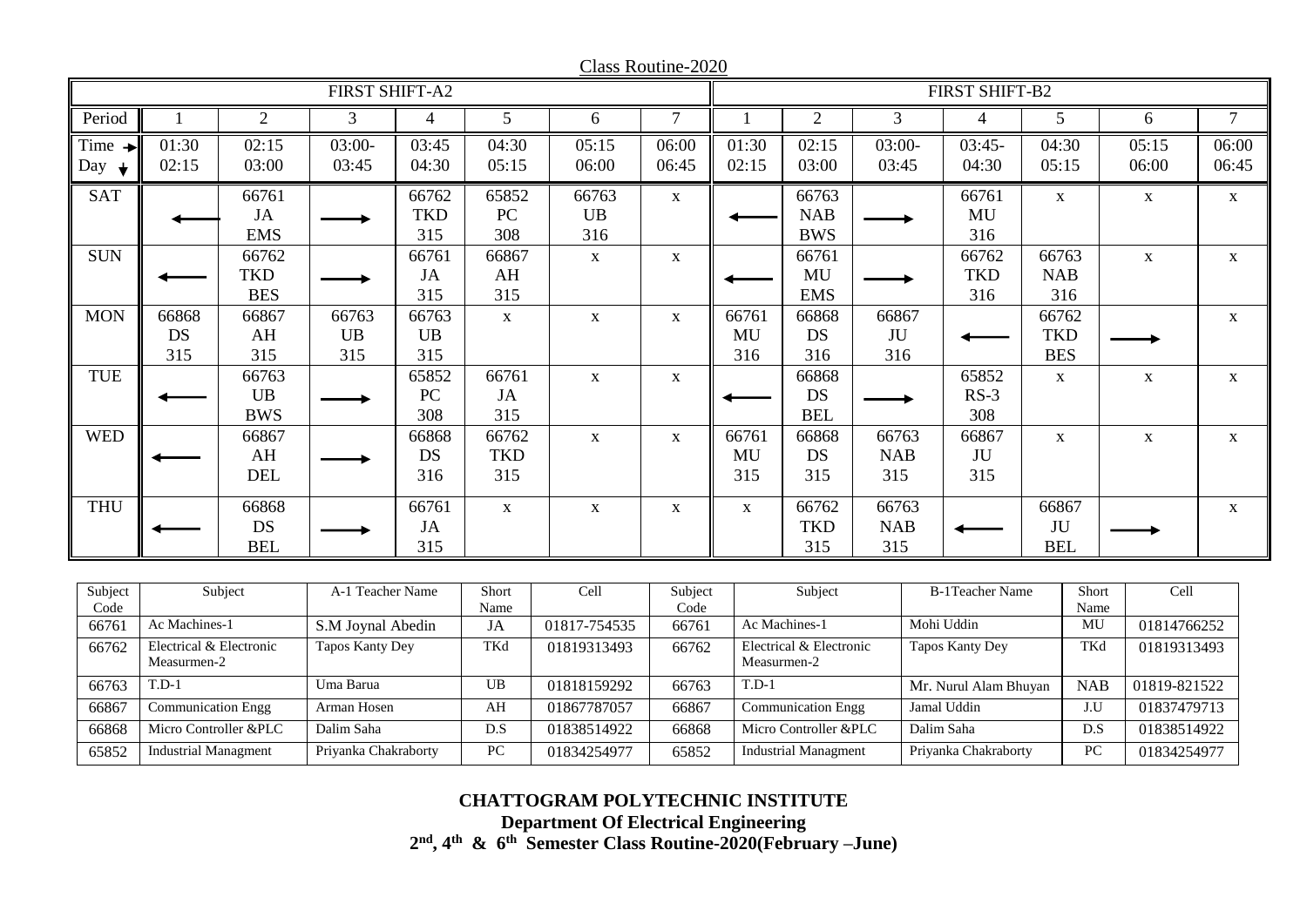## **Room No: 217**

|                     | <b>FIRST SHIFT-A2</b><br>$\overline{2}$<br>$5\overline{)}$<br>3<br>6<br>$\overline{4}$ |                                 |                                 |                                 |                                 |                                 |                                                 |                                 |                                 |                                 | FIRST SHIFT-B2                  |                                 |                |                |
|---------------------|----------------------------------------------------------------------------------------|---------------------------------|---------------------------------|---------------------------------|---------------------------------|---------------------------------|-------------------------------------------------|---------------------------------|---------------------------------|---------------------------------|---------------------------------|---------------------------------|----------------|----------------|
| Period              |                                                                                        |                                 |                                 |                                 |                                 |                                 | $\overline{7}$                                  |                                 | 2                               | 3                               |                                 | 5                               | 6              | $\overline{7}$ |
| Time<br>Day $\star$ | 08:00<br>08:45<br>→                                                                    | 08:45<br>09:30                  | 09:30<br>10:15                  | 10:15<br>11:00                  | 11:00<br>11:45                  | 11:45<br>12:30                  | 12:30<br>01:15                                  | 01:30<br>02:15                  | 02:15<br>03:00                  | $03:00-$<br>03:45               | $03:45-$<br>04:30               | 04:30<br>05:15                  | 05:15<br>06:00 | 06:00<br>06:45 |
| <b>SAT</b>          | $\mathbf X$                                                                            | $\mathbf X$                     | 67061<br>$6/MT-B$<br><b>MOF</b> | X                               | X                               | X                               | $\mathbf X$                                     | $\mathbf X$                     | 67062<br>$6/MT-B$<br><b>UTY</b> | 67065<br>$6/MT-B$<br><b>SND</b> | 67061<br>$6/MT-B$<br><b>MOF</b> | $\mathbf X$                     | $\mathbf X$    | $\mathbf{X}$   |
| <b>SUN</b>          | X                                                                                      | 67063<br>$6/MT-B$<br><b>SAM</b> | 67061<br>$6/MT-B$<br><b>MOF</b> | 66743<br>$4/MT-A$<br>MU         | 66631<br>$4/MT-A$<br>SA         | 67042<br>$4/MT-A$<br><b>SCD</b> | X                                               | 65912<br>$2/ET-A$<br><b>MKI</b> | 65912<br>$2/ET-A$<br><b>MKI</b> | 65711<br>$2/ET-A$<br><b>MAU</b> | 67062<br>$6/MT-B$<br><b>UTY</b> | 67064<br>$6/MT-B$<br><b>SD</b>  | $\mathbf{X}$   | $\mathbf{X}$   |
| <b>MON</b>          | $\bf{X}$                                                                               | 67065<br>$6/MT-B$<br><b>PS</b>  | 67064<br>$6/MT-B$<br><b>SD</b>  | X                               | 66743<br>$4/MT-B$<br>MU         | 69054<br>$4/MT-A$<br><b>SI</b>  | 67041<br>$4/MT-A$<br><b>UTY</b>                 | 65921<br>$2/MT-B$<br>$RS-2$     | 65912<br>$2/MT-B$<br>$RS-2$     | 65811<br>$2/ET-B$<br><b>SMN</b> | 67063<br>$6/MT-B$<br><b>NU</b>  | 67064<br>$6/MT-B$<br><b>SD</b>  | X              | X              |
| <b>TUE</b>          | $\bf{X}$                                                                               | 67062<br>$6/MT-B$<br><b>UTY</b> | 67064<br>$6/MT-B$<br><b>SD</b>  | 67041<br>$4/MT-A$<br><b>UTY</b> | 69054<br>$4/MT-A$<br><b>SI</b>  | X                               | 65921<br>$2/MT-B$<br>$\mathop{\rm KM}\nolimits$ |                                 | 66631<br>$4/MT-B$<br>$CMT-6$    | 67041<br>$4/MT-B$<br><b>SND</b> | 67061<br>$6/MT-B$<br><b>MOF</b> | 67064<br>$6/MT-B$<br>${\rm SD}$ | $\mathbf X$    | X              |
| <b>WED</b>          | $\mathbf{X}$                                                                           | 67064<br>$6/MT-B$<br><b>SD</b>  | 67061<br>$6/MT-B$<br><b>MOF</b> | 67062<br>$6/MT-B$<br><b>UTY</b> | 67063<br>$6/MT-B$<br><b>SAM</b> | X                               | X                                               | 67062<br>$6/MT-B$<br><b>UTY</b> | 67062<br>$6/MT-B$<br><b>UTY</b> | 67061<br>$6/MT-B$<br><b>MOF</b> |                                 | 67041<br>$4/MT-B$<br><b>SND</b> |                | $\mathbf{X}$   |
| <b>THU</b>          | X                                                                                      | 67042<br>$4/MT-B$<br><b>SAM</b> | 66743<br>$4/MT-B$<br><b>SR</b>  | 67043<br>$4/MT-B$<br><b>TA</b>  |                                 | 67041<br>$4/MT-B$<br><b>SND</b> |                                                 |                                 | 67065<br>$6/MT-B$<br><b>SND</b> | 67063<br>$6/MT-B$<br><b>NU</b>  |                                 | 65722<br>$2/CT - A$<br>SC       |                | X              |

 Chairman Routine Committee

Principal Chattogram Polytechnic Institute

**CHATTOGRAM POLYTECHNIC INSTITUTE Department Of Electrical Engineering 2 nd, 4th & 6th Semester Class Routine-2020(February –June)**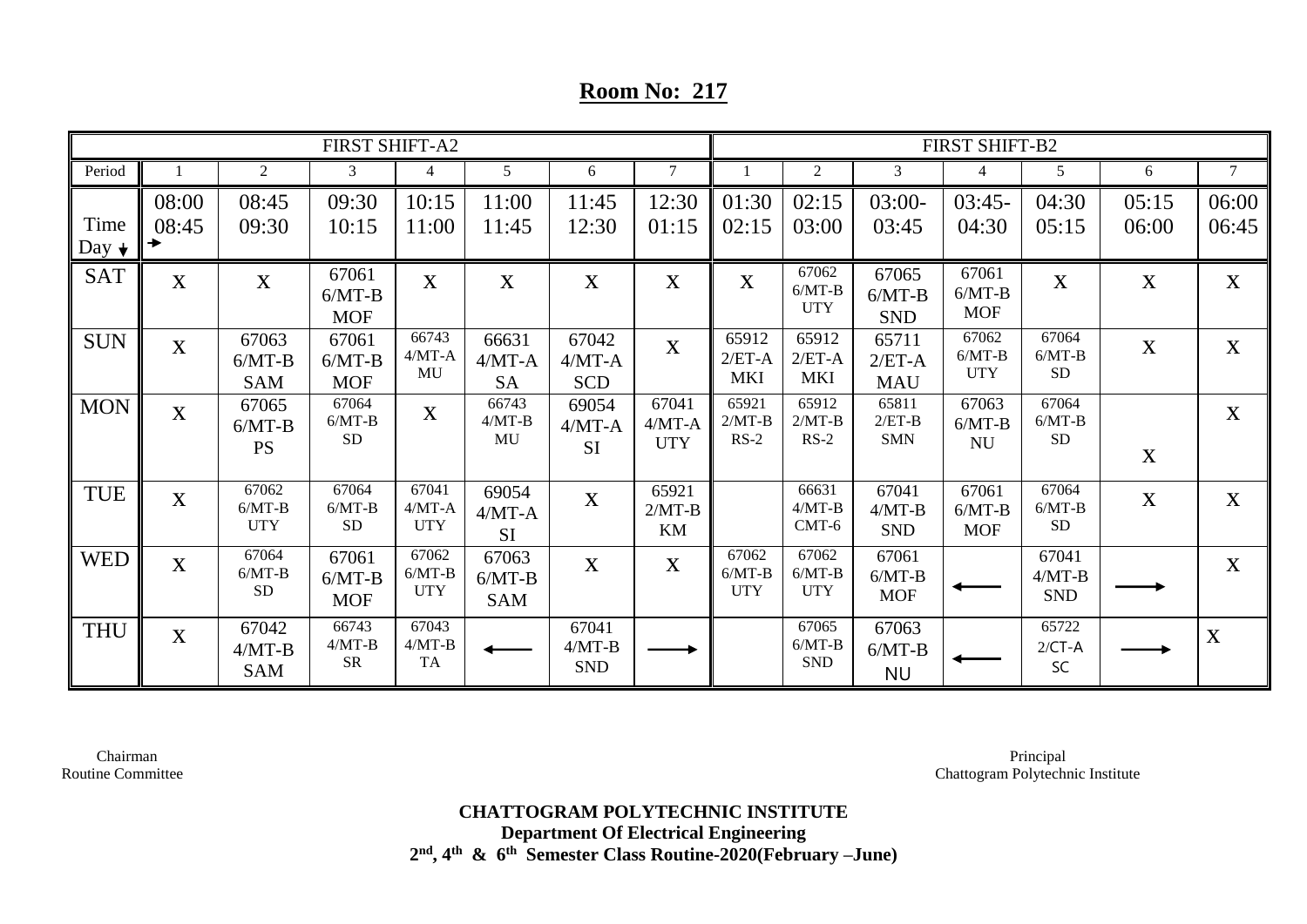## **Room No: 218**

| <b>FIRST SHIFT-A2</b> |                                 |                                 |                                 |                                 |                                 |                                 |       | FIRST SHIFT-B2                  |                                 |                                 |                                 |                                 |                         |        |  |
|-----------------------|---------------------------------|---------------------------------|---------------------------------|---------------------------------|---------------------------------|---------------------------------|-------|---------------------------------|---------------------------------|---------------------------------|---------------------------------|---------------------------------|-------------------------|--------|--|
| Period                |                                 | 2                               | 3                               | $\overline{4}$                  | 5                               | 6                               | 7     |                                 | 2                               | 3                               | 4                               | 5                               | 6                       | $\tau$ |  |
| $Time \rightarrow$    | 08:00                           | 08:45                           | 09:30                           | 10:15                           | 11:00                           | 11:45                           | 12:30 | 01:30                           | 02:15                           | $03:00-$                        | $03:45-$                        | 04:30                           | 05:15                   | 06:00  |  |
| Day $\downarrow$      | 08:45                           | 09:30                           | 10:15                           | 11:00                           | 11:45                           | 12:30                           | 01:15 | 02:15                           | 03:00                           | 03:45                           | 04:30                           | 05:15                           | 06:00                   | 06:45  |  |
| <b>SAT</b>            |                                 | 67063<br>$6/MT-A$<br><b>NU</b>  | 67065<br>$6/MT-A$<br><b>SND</b> |                                 | 67061<br>$6/MT-A$<br><b>MOF</b> |                                 |       |                                 | 67065<br>$6/MT-A$<br><b>PS</b>  | 67061<br>$6/MT-A$<br><b>MOF</b> | 66441<br>4/EVT<br><b>SA</b>     | 66641<br>4/EVT<br><b>SS</b>     | 66743<br>$4/MT-A$<br>MU |        |  |
| <b>SUN</b>            |                                 | 67061<br>$6/MT-A$<br><b>MOF</b> | 67064<br>$6/MT-A$<br><b>SD</b>  | 66631<br>$4/MT-B$<br>$Cmt-3$    | 67042<br>$4/MT-B$<br><b>SAM</b> | 66743<br>$4/MT-B$<br><b>SR</b>  |       |                                 | 67065<br>$6/MT-A$<br><b>PS</b>  | 67062<br>$6/MT-A$<br><b>UTY</b> | 67041<br>$4/MT-A$<br><b>TA</b>  | 66631<br>$4/MT-A$<br>$Cmt-3$    |                         |        |  |
| <b>MON</b>            |                                 | 67064<br>$6/MT-A$<br><b>SD</b>  | 67062<br>$6/MT-A$<br><b>UTY</b> | 67041<br>$4/MT-B$<br><b>SND</b> | 67041<br>$4/MT-B$<br><b>SND</b> | 66631<br>$4/MT-B$<br>$Cmt-3$    |       | 67042<br>$4/MT-A$<br><b>SAM</b> | 67063<br>$6/MT-A$<br><b>SAM</b> | 67064<br>$6/MT-A$<br><b>NU</b>  | 67043<br>$4/MT-B$<br><b>SCD</b> | 69054<br>$4/MT-B$<br>SI         |                         |        |  |
| <b>TUE</b>            | 67045<br>$4/ET-B$<br><b>MOF</b> | 67065<br>$6/MT-A$<br><b>SND</b> | 67061<br>$6/MT-A$<br><b>MOF</b> | 69054<br>$4/MT-B$<br><b>SI</b>  | 69054<br>$4/MT-B$<br>SI         | 69021<br>2/EVT<br><b>SA</b>     |       |                                 | 67041<br>$4/MT-A$<br><b>TA</b>  | 69054<br>$4/MT-A$<br><b>SI</b>  | 67064<br>$6/MT-A$<br><b>NU</b>  | 67061<br>$6/MT-A$<br><b>MOF</b> |                         |        |  |
| <b>WED</b>            |                                 | 67061<br>$6/MT-A$<br><b>MOF</b> | 67064<br>$6/MT-A$<br><b>SD</b>  | 67063<br>$6/MT-A$<br><b>NU</b>  | 67062<br>$6/MT-B$<br><b>SND</b> |                                 |       |                                 | 67063<br>$6/MT-A$<br><b>SAM</b> | 67062<br>$6/MT-A$<br><b>UTY</b> |                                 | 67061<br>$6/MT-A$<br><b>MOF</b> |                         |        |  |
| <b>THU</b>            |                                 |                                 | 67061<br>$6/MT-B$<br><b>MOF</b> |                                 | 65811<br>$2/MT-B$<br><b>SCD</b> | 67022<br>$4/MT-B$<br><b>SCD</b> |       |                                 | 67064<br>$6/MT-A$<br><b>NU</b>  | 67061<br>$6/MT-A$<br><b>MOF</b> |                                 | 67061<br>$6/MT-B$<br><b>MOF</b> |                         |        |  |

 Chairman Routine Committee

Principal Chattogram Polytechnic Institute

**CHATTOGRAM POLYTECHNIC INSTITUTE Department Of Electrical Engineering 2 nd, 4th & 6th Semester Class Routine-2020(February –June)**